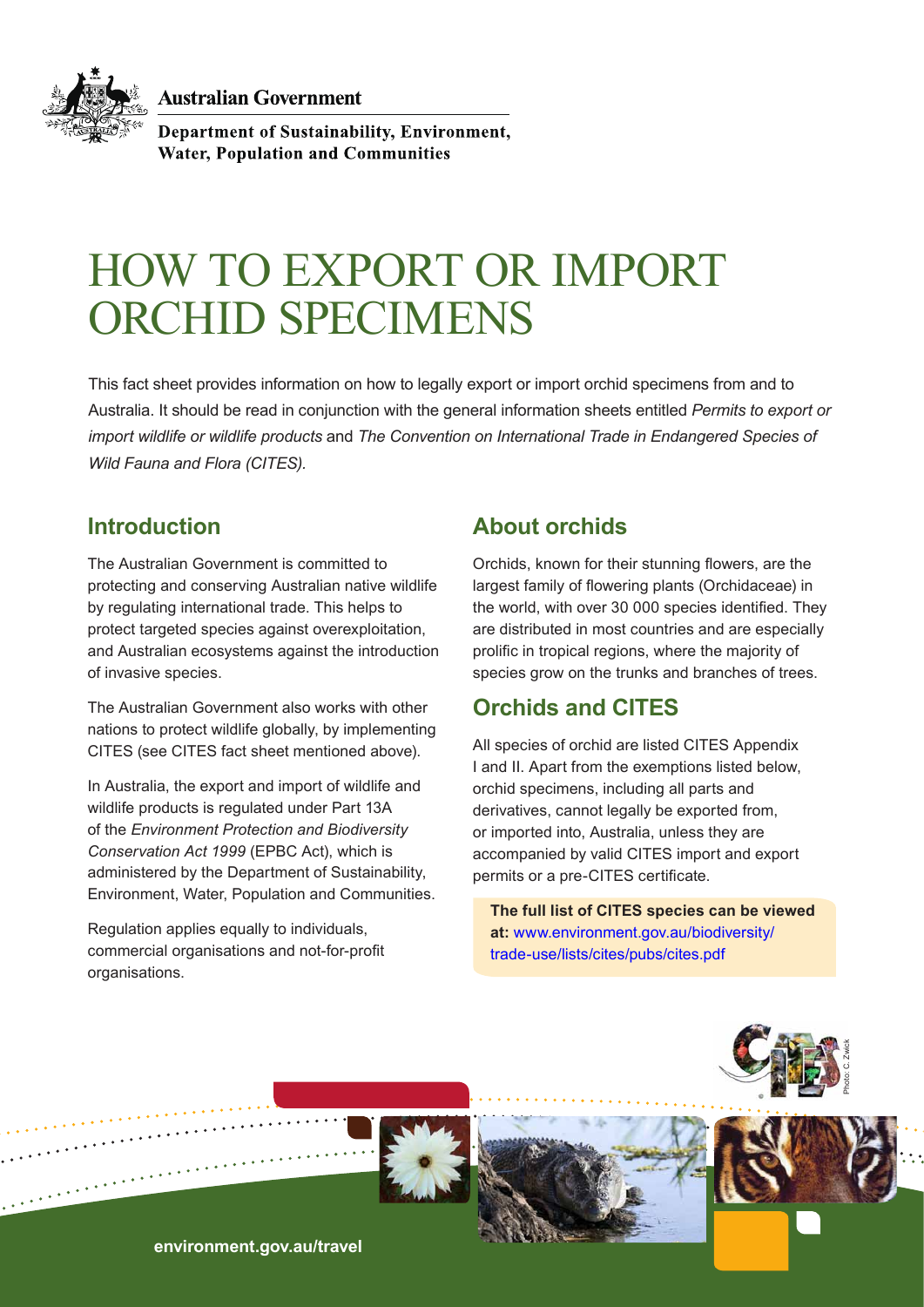# **CITES exemptions for orchids:**

Some exemptions allow certain orchid specimens to be imported or exported without CITES permits.

For species listed in Appendix I, no permits are required for:

- seedling or tissue cultures obtained in vitro, in solid or liquid media, transported in sterile containers.
- For species listed in Appendix II, and artificially propagated hybrids of Appendix I species, no permits are required for:
- seeds, spores and pollen (including pollinia)
- seedling or tissue cultures obtained in vitro, in solid or liquid media, transported in sterile containers
- cut flowers of artificially propagated plants, or
- the fruits of artificially propagated plants of the genus Vanilla and parts and derivatives of those fruits.

Additionally, no permits are required for artificially propagated specimens of Cymbidium, Dendrobium, Phalaenopsis and Vanda, provided specific shipment and labelling conditions have been met. Details of the specific requirements are outlined in the *Australian Guide to the list of CITES species,* which can be viewed at: [www.environment.gov.au/ biodiversity/trade-use/lists/](www.environment.gov.au/ biodiversity/trade-use/lists/cites/pubs/cites.pdf ) [cites/pubs/cites.pdf](www.environment.gov.au/ biodiversity/trade-use/lists/cites/pubs/cites.pdf ) 

Plants not clearly qualifying for an exemption must be accompanied by appropriate CITES documents.

## **General exports and imports**

In addition to the Australian CITES permits, it will usually be necessary to obtain a CITES import or export permit from the CITES management authority of the country of export.

#### **Personal imports and exports**

A permit can generally be issued for the import or export of orchid specimens for personal purposes (the specimen must not be intended for trade or sale), provided the specimens are not listed on Appendix I and have been legally sourced.

#### **Commercial exports**

A permit can generally be issued for the export of orchid specimens for commercial purposes if they are derived from an approved source (see below).

#### **Commercial imports**

A permit can generally be issued for the import of orchid specimens for commercial purposes if an overseas CITES export permit has been obtained. In the case of Appendix I specimens the CITES export permit must certify that the specimens have been artificially propagated.

#### **Re-exports**

A re-export permit may be issued for the export of orchid specimens that have been legally imported into Australia, subject to any conditions legally imposed at the time of import.

## **Approved sources for export**

The following approved sources apply to exports of orchid specimens for commercial purposes:

- Appendix I species—artificial propagation program approved by the department
- Appendix II species—artificial propagation program, wildlife trade operation, or wildlife trade management plans approved by the department.

See below for the link to view details of sources approved by the department.

### **What else do I need to know?**

Exports and imports of wildlife and wildlife products may also be subject to regulation under the *Customs Act 1901* (administered by the Australian Customs and Border Protection Service) and the *Quarantine Act 1908* (administered by the Australian Quarantine